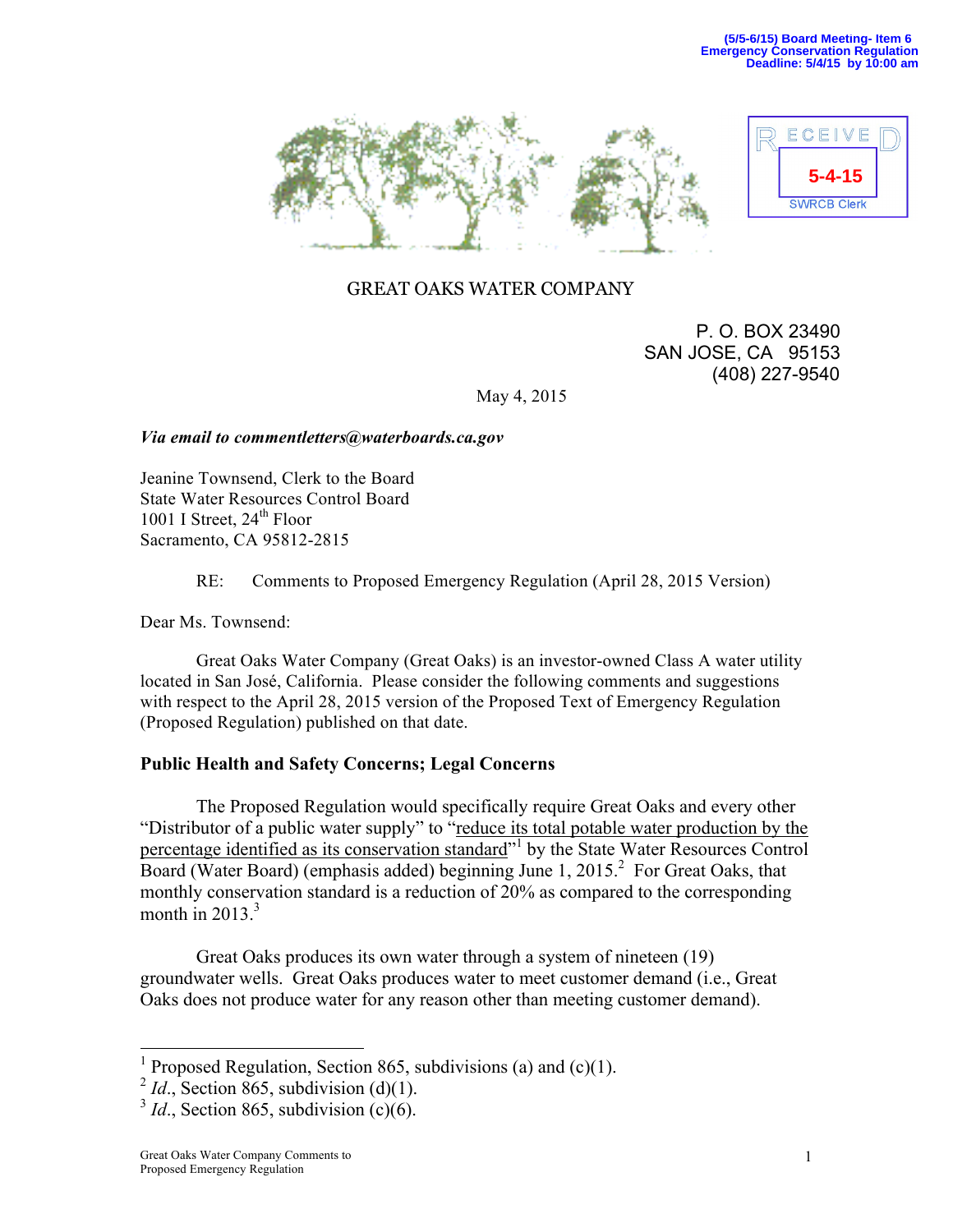Beginning June 1, 2015, in order to comply with the Proposed Regulation's mandate to reduce its monthly potable water production by 20% as compared to 2013, Great Oaks will be required to cease all water production and therefore all water service each month whenever its water production reaches the monthly limit established by the Water Board.

Aside from the obvious legal concerns, the Proposed Regulation's production limitation mandate presents enormous health and safety concerns, as the entire water system may be without water for various and varying periods of time each month if Great Oaks' customers do not reduce their water usage sufficiently. Individual customers who need water to maintain their health may be deprived of that essential need by mandatory compliance with the Water Board's Proposed Regulation. Hospitals, schools, business establishments of all kinds, and even government offices will have to close their doors if there is no water. And, of course, if there is a fire, there will be no water to put it out.<sup>4</sup> Even in a time of drought, it is unthinkable and irresponsible to create such a dangerous and unhealthy situation.

In addition, should the water system be shut down for any period of time, massive amounts of water will be needed to flush the system before potable water may be safely delivered to our customers at the beginning of the next month. This all by itself would be a monumental waste of water at a time when any waste of water is unacceptable.

If Great Oaks violates the Proposed Regulation (and the California Public Utility Commission's corresponding directives at the same time), Great Oaks faces potentially severe enforcement actions from its State regulators - the Water Board and the Commission. But it is near certain that those enforcement actions would pale in comparison to the potential unlimited legal liability Great Oaks could face if it simply ceases water production upon reaching a level of 80% of its 2013 monthly production in any given month.

Great Oaks respectfully requests that the Water Board modify its Proposed Regulation to eliminate the requirement to reduce potable water production according to a specific conservation standard. Instead, the Water Board should be focusing its attention on the use of water rather than its production.

To do this, the language of Section  $865(c)(1)$  of the proposed regulation could be changed in the following manner:

> To prevent the waste and unreasonable use non-essential and prohibited uses of water and to meet the requirements of the Governor's April 1, 2015 Executive Order, each urban water supplier shall implement a customer water-use reduction program designed to reduce its total potable water production by the percentage identified as its conservation standard

<sup>&</sup>lt;sup>4</sup> The requirements of General Order 103-A pertaining to Continuity and Interruption of Service would appear to apply to any interruption of service required by the Proposed Resolution.